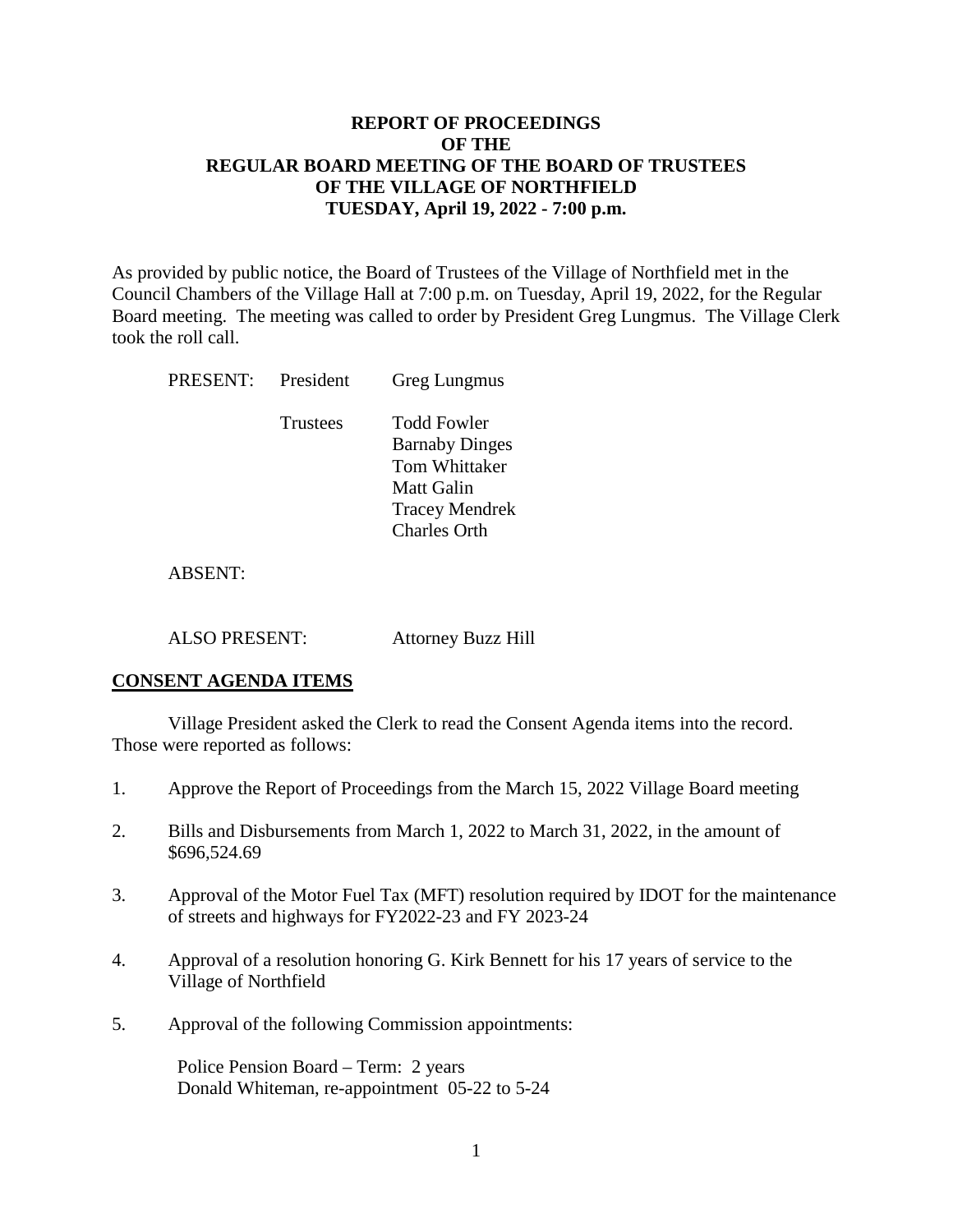Board of Police Commissioners – Term: 3 years Richard Joutras, re-appointment 05-22 to 05-25

Trustee Orth made a motion, seconded by Trustee Whittaker to approve Consent Agenda items 1 through 5.

Upon the following roll call vote, a motion to approve Consent Agenda items 1 through 4 was approved.

AYES: Fowler **NAYS: 0** ABSTAIN: 0 ABSENT: Dinges Whittaker Galin Mendrek Orth

## **CONSIDERATION OF A SPECIAL USE ORDINANCE FOR A GARAGE AT 345 MAPLE ROW**

Trustee Whittaker made a motion, seconded by Trustee Mendrek, to consider a Special Use ordinance for a garage at 345 Maple Row.

Village Manager Sigman stated the petitioner seeks a special use to build a new detached two-car garage that will have 715 square feet of garage floor area at 345 Maple Row. The existing home has an attached garage with 1,176 square feet of floor area so the combined total garage floor area would be 1,891 square feet. The property is located in the R-1 Single Family Residential District and the Village's Zoning Code's R-1 District regulations require a special use permit for a garage floor area that exceeds 1,200 square feet. On April 5, 2022, the Plan & Zoning Commission voted unanimously to recommend approval of the proposed special use amendment.

President Lungmus indicated that VM Sigman said there were no written comments on this matter. He then asked for public comment. There was none.

President Lungmus requested a roll call vote to approve a Special Use ordinance for a detached garage at 345 Maple Row.

| AYES: Fowler | NAYS:0 | ABSTAIN: 0 | <b>ABSENT:</b> |
|--------------|--------|------------|----------------|
| Dinges       |        |            |                |
| Whittaker    |        |            |                |
| Galin        |        |            |                |
| Mendrek      |        |            |                |
| Orth         |        |            |                |
|              |        |            |                |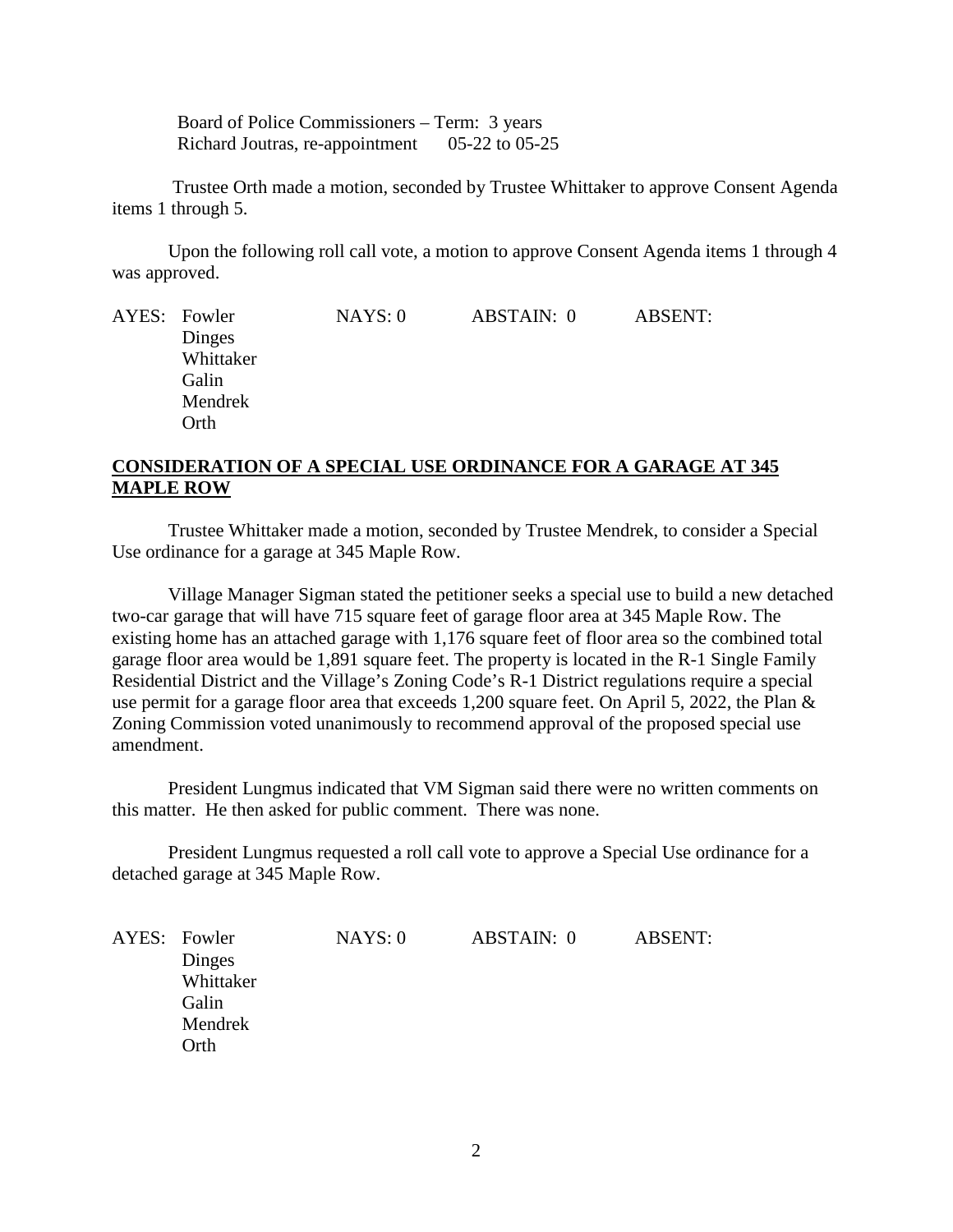# **CONSIDERATION OF AN ORDINANCE ADOPTING THE FY2022/2023 VILLAGE BUDGET**

Trustee Fowler made a motion, seconded by Trustee Dinges, to approve an ordinance adopting the FY2022/2023Village budget.

Finance Director Morley stated that the Village operates under the Budget Officer System and is required by State law to adopt a budget ordinance before the start of its fiscal year on May 1, 2022. The proposed FY2022/23 Village Budget represents the input of the Village Board, the public, and staff during the budget preparation process, including the February 15th Committee of the Whole meeting, March 1st Budget Workshop/Committee of the Whole meeting, and March 15<sup>th</sup> Public Hearing. The budget includes \$355,000 in additional transfers from the general fund to the capital improvement fund reserves for the Board's projects that include business support, pedestrian crosswalk enhancements, downtown way-finding sign designs, community event support, and the renovation of council chambers. The ordinance and the FY2022/23 Village Budget satisfy the requirements set forth in the Budget Officer Act. After approval, the staff will compile the Budget document and make it available to the public through the Village website.

President Lungmus indicated that VM Sigman said there were no written comments on this matter. He then asked for public comment. There was none.

Trustee Whittaker remarked how the budget process was an ongoing learning process. He recommended that in the future, for the edification of new board members, that the staff provide the budget from the previous year to use as a comparison point. This will also allow new members to see which staff positions were eliminated from the previous year in the event that trustees may believe that the positions should be restored. The previous year's budget will also aid in succession planning.

President Lungmus thanked the leadership and staff for their terrific job in preparing the budget.

Village Manager Sigman stated that many of the Village's prior budgets are available online. In every category, analytics exist comparing the prior year's numbers, year-to-date estimates, and the upcoming budget forecast.

Trustee Dinges commented that the whole staffing and succession planning could be a Committee of the Whole topic. The goal would be to hire additional staff to plan out and execute numerous improvement projects for the Village.

President Lungmus stressed the Village Manager and department heads were very cognizant of the tax dollars involved. Staff benefits and salaries represent 60% of the budget and he approved of running a lean machine and believed that no services were lacking in the Village.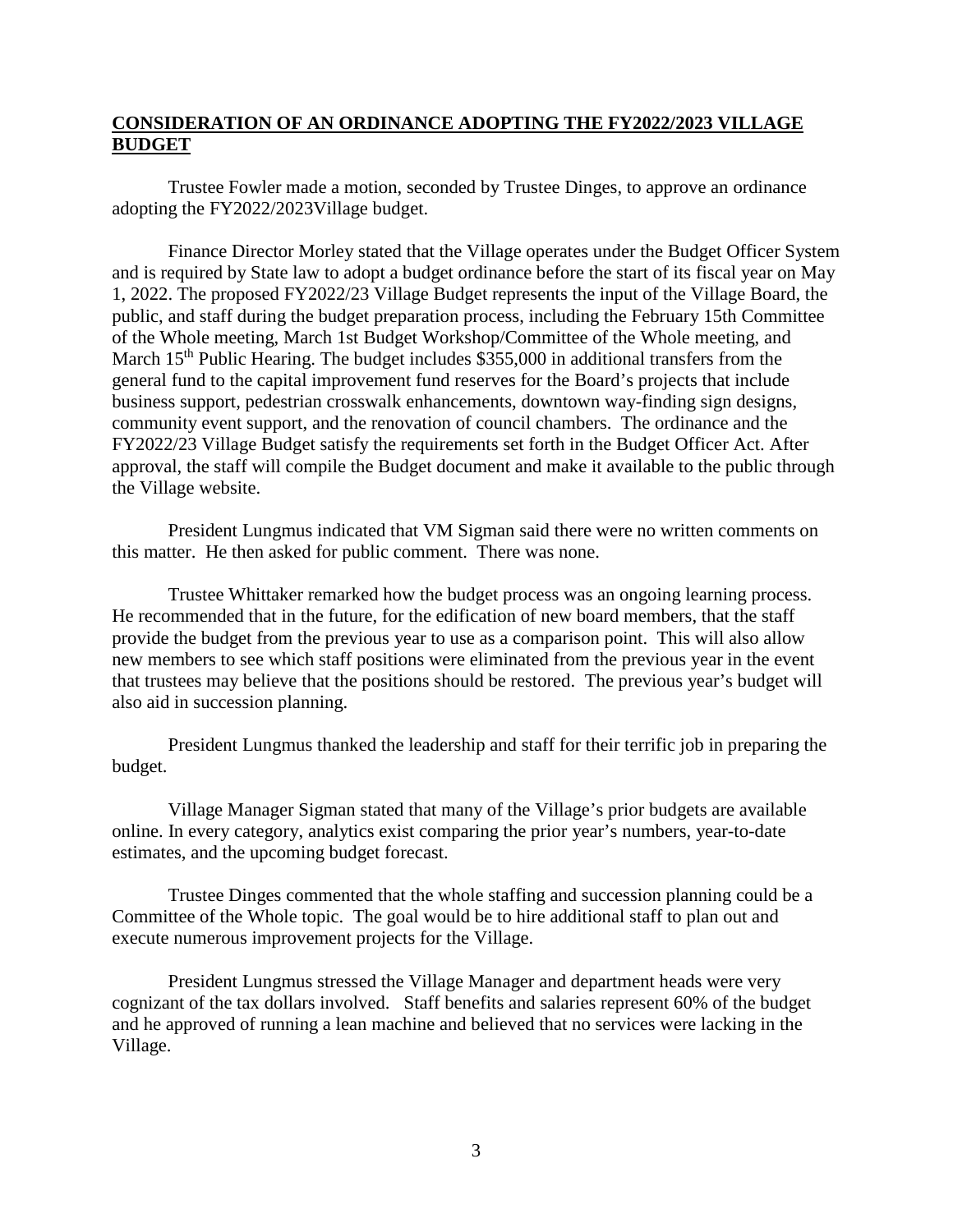President Lungmus requested a roll call vote to approve an ordinance adopting the FY2022/2023 Village budget.

AYES: Fowler MAYS: 0 ABSTAIN: 0 ABSENT: Dinges Whittaker Galin Mendrek Orth

### **PUBLIC COMMENT**

Ryan Huddlestun noted he had a background in commercial real estate and had worked for the last 2-1/2 years with the owners of the dilapidated area at 778 and 790 Frontage Road to redevelop it into a senior housing facility. He assembled the developers, McCaffery & Buck, who do outstanding work and are also local residents passionate about Northfield. At the Committee of the Whole meeting on January 18, 2022, the Board considered the \$80 million Senior Housing Facility and it was well-received. However, the developers were requesting a zoning change and the meeting ended with a negative vote. Huddlestun remarked that the meeting ended without inquiry for further research, a public hearing, or additional studies. From the January  $18<sup>th</sup>$  meeting agenda, Huddlestun and the owners had questions on the sales tax assumptions concerning the revenue of auto dealerships, the Gruen  $\&$  Gruen report on how retail change is affecting automobile dealerships, and the legal opinion which they felt was written to influence the answer of no. Huddlestun and the owners want the following questions answered: Were sales tax projections correct? Why wasn't a third-party report done for senior living? Why was the legal opinion written in a format to influence the Board to vote no? Huddlestun stressed that an opportunity was truly missed and respectfully asked the Board to collaborate, get answers to their questions, and come up with a solution for the three parcels on the northern corner of the Village.

Jeb Scherb stated that he was part of a company that owned the building at 778 Frontage Road. He was told that the Village of Northfield would like to have a senior housing facility and believed the proposed area would be a great site for its assemblage. He did understand this was zoned as an O/R District where senior housing was a prohibited use. Scherb's noted that obviously the senior housing facility was shot down at the January meeting, but was mainly concerned if this was due to tax revenue numbers regarding auto dealerships needing to be vetted more. His understanding was that the Village's sales tax revenue was about \$2.8 million with \$1.05 million being generated from auto sales tax from four dealerships, which equates to approximately \$250,000 from each dealership. The Gruen  $\&$  Gruen report stated that a dealership could bring in up to \$750,000 of sales tax revenue. He also stressed that this is a unique opportunity in a time when three property owners are willing to work with a developer. He stressed that 31 of the top auto manufacturers were already represented in a 7-mile radius and it would be a very small minority of dealerships that could come into this proposed space. He noted that this finite dealership opportunity exists tonight but might not in the future. The Senior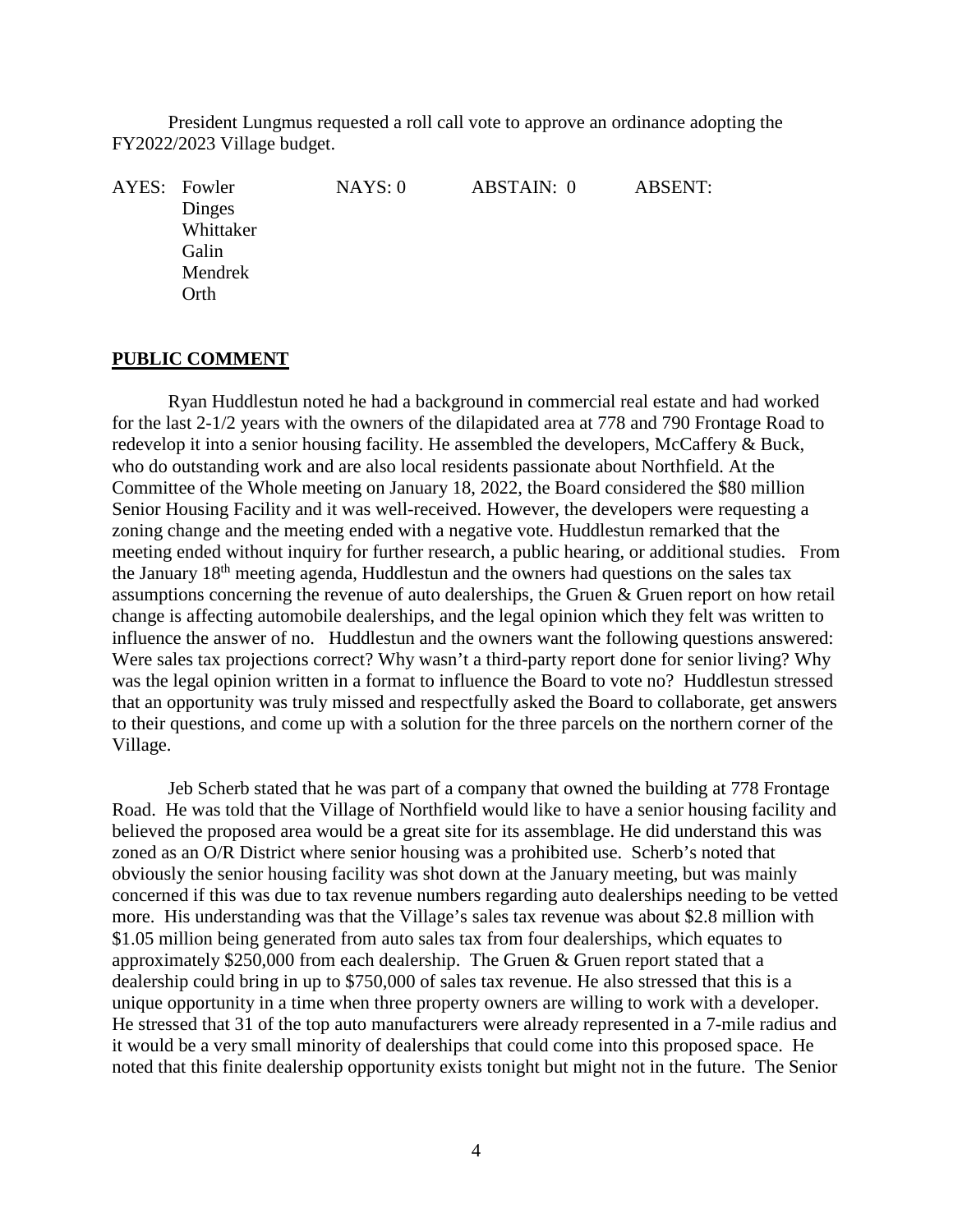Center is this space would be a great way for the Village to fill a void and he urged the Board to reconsider their decision.

Harry Hoopis noted that he was the owner of 790 Frontage Road and stressed that the office building business was in dire straits. He said there were numerous "for rent" signs on Frontage Road with many buildings deteriorating. He remarked that he had written a letter to the Board with the message that if this consortium dissolves, there is no space for a dealership on any of the individual parcels on Frontage Road. Hoopis requested a public hearing and stated they would appeal this to Cook County, if necessary. He preferred to have another discussion with the Board to figure out how to solve the problem. One solution he proposed to McCaffery  $\&$ Buck was a room tax for 10 years that closes the tax revenue gap. He challenged the sales tax revenue numbers from car dealerships estimated at the January meeting. Hoopis noted that in Village Attorney Hill's legal memo for the January meeting, he included the following LaSalle/Sinclair Factor, "The suitability of the subject property for its currently zoned purposes." Hoopis stressed that the building he owned was not suitable for a car dealership and as a property owner, he had rights. He urged the Board to not miss the opportunity to have a Senior Housing Facility on this site.

President Lungmus stated that every correspondence that has been sent to the Board has been read and understands your position on the issue.

Village Attorney Hill remarked that his understanding after discussion with the attorney for the consortium was they desired to get a read from the Village Board as to the viability of their project. He believed they were given that opportunity in January and it was precisely what they requested. He stressed they have every right to petition for a Special Use and the Village will accommodate this. They also had the right to petition for a rezoning. But this was not what they were asking for previously. Attorney Hill sent Mr. Huddlestun a letter recently and he believed that they were requesting a new meeting with Village officials to understand what the Village wished to see at this site. The Village of Northfield has a long-standing policy that they do not give advice concerning rezoning, PUDs, and Special Uses, but rather they respond to projects. It is a road that leads to bad endings if the Village were to suggest projects for private property to a developer. Attorney Hill noted that they have every right to a public hearing before the Plan & Zoning Commission before the project is brought back to the Village Board.

Harry Hoopis noted the following two considerations the Village could hire a real estate firm to find an auto dealership buyer in something like a 4-month timeframe and they will pay the commission if they are successful. Or the Village buys these consolidated parcels of land since they are all for sale right now. Hoopis stated the Village should stop waiting for an unlikely dealership and allow a showpiece project to be built at this location.

### **DEPARTMENT UPDATES**

#### *Administration*

VM Sigman remarked that the Illinois Environmental Protection Agency (EPA) is the entity legally charged with monitoring drinking water and establishing testing and standards. Water producers (like Winnetka and Glencoe) and water distribution agencies like Northfield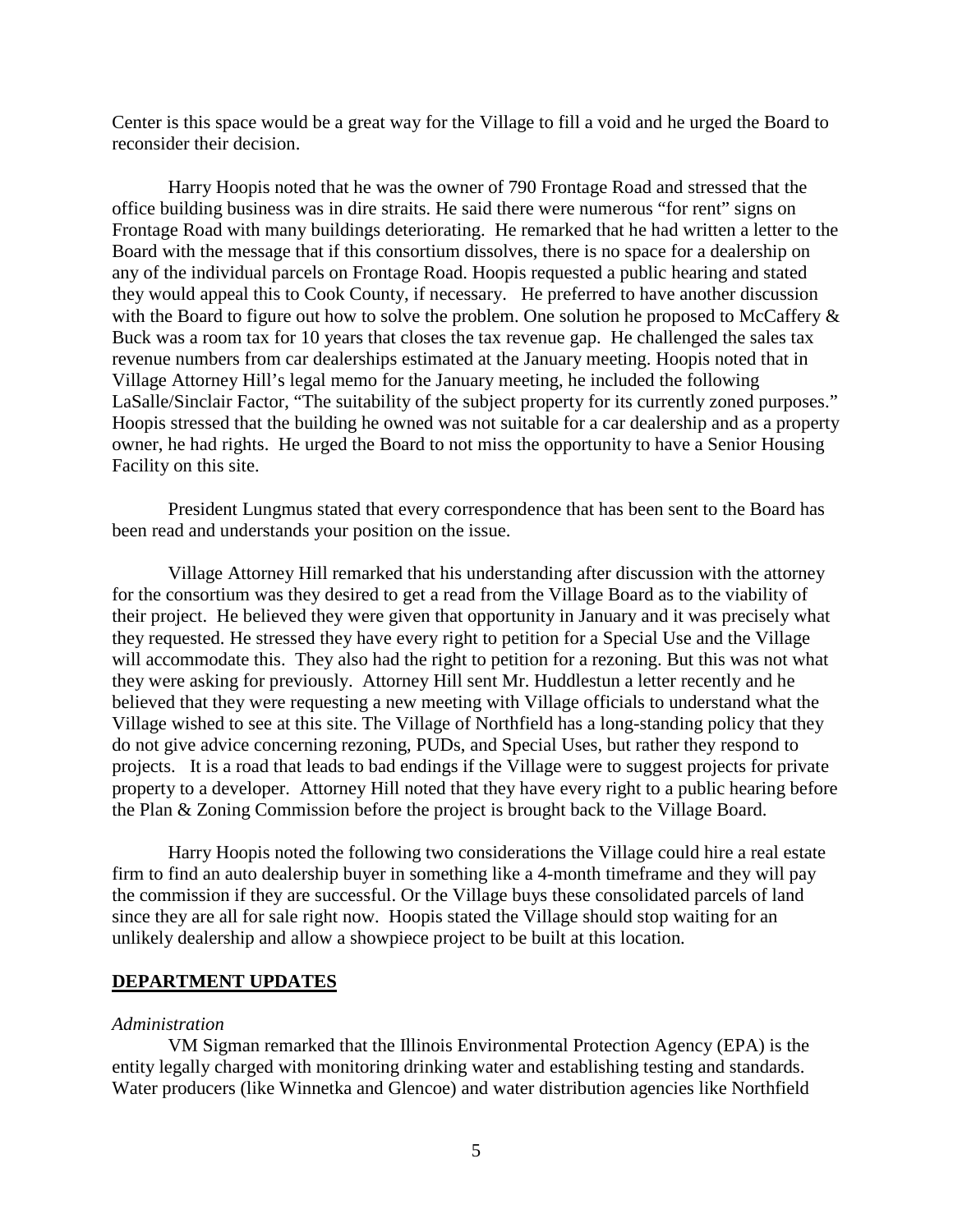must take regular water samples and have the results of those samples submitted to the EPA. Specifically, Northfield is mandated to take three water samples two times a month and have them tested. Those test results are then submitted and reviewed by the Illinois Environmental Protection Agency, and the results are published on their web page. In March or April, the Illinois Environmental Protection Agency produces an annual consolidated water quality report that is generally published in late April or early May. The Village of Northfield must share the annual consolidated results from Northfield and Winnetka with all of our water customers. Up to now, Perfluoroalkyl substances (PFAS), which are a group of man-made chemicals used in industrial and consumer products since the 1950s, have never been listed in these reports, as they were not a substance for which testing was required. Although that was still true for the 2021 consolidated report – the IEPA has verbally directed the Village to include that notice on that report as well.

In August and September of 2021, the Illinois Environmental Protection Agency sent out testing teams to all of the water producers in the area to run an initial set of tests for PFAS. From what the Village has been told, every test location initially showed very low levels of PFAS around 2.2-2.4 parts per trillion. In discussing this with water producers, the Agency indicated that they are trying to establish the region's baseline levels to eventually adopt a regulated maximum level. Following their initial tests, the Agency then directed water producers to start testing for PFASs quarterly and report any test result over 2.0 parts per trillion, which is the minimum level that current technology can detect. Any test result under 2.0 parts per trillion is considered as not detected. It is important to note that neither the Illinois Environmental Protection Agency nor the U.S. EPA has developed enforceable PFAS standards for drinking water. In 2016, the USEPA issued drinking water health advisories for PFOA and PFOS at 70 parts per trillion – but these standards are non-binding, non-regulatory, and were only meant to provide technical information to state agencies and other public health officials.

To benchmark this substance in our Lake Michigan water, the IEPA established a guideline of 2 parts per trillion. This followed their initial tests, where readings were found in the 2.2-2.4 parts per trillion range. They then notified water producers to start including this substance in their regular testing protocols. All of the water producers have since been doing so, and more recent tests have been below 2.0. The following are the PFAS test results from Winnetka and Glencoe:

| <b>Glencoe</b> | Parts per trillion | Winnetka       | Parts per trillion |
|----------------|--------------------|----------------|--------------------|
| $8 - 3 - 21$   | 2.3                | $9 - 3 - 21$   |                    |
| $9 - 2 - 21$   | 23                 | $11 - 17 - 21$ | 2.2                |
| $12 - 6 - 21$  | ND.                | $1 - 3 - 22$   | ND                 |
| $3 - 7 - 21$   | ND                 |                |                    |

In early 2022, the Illinois Environmental Protection Agency published a Public Notice, specifically for water producers, directing them to notify all of the customers of the PFAS sample results. Initially, the notice requirements were unclear since this is still not a regulated substance in Illinois. By March, local water producers had worked with the IEPA to clarify those notice requirements, and towns began developing the actual notices. Northfield received notice from Winnetka on this issue on March 31 and from Glencoe on April 12. Since then, our staff has worked with these communities' village managers, water plant superintendents, and the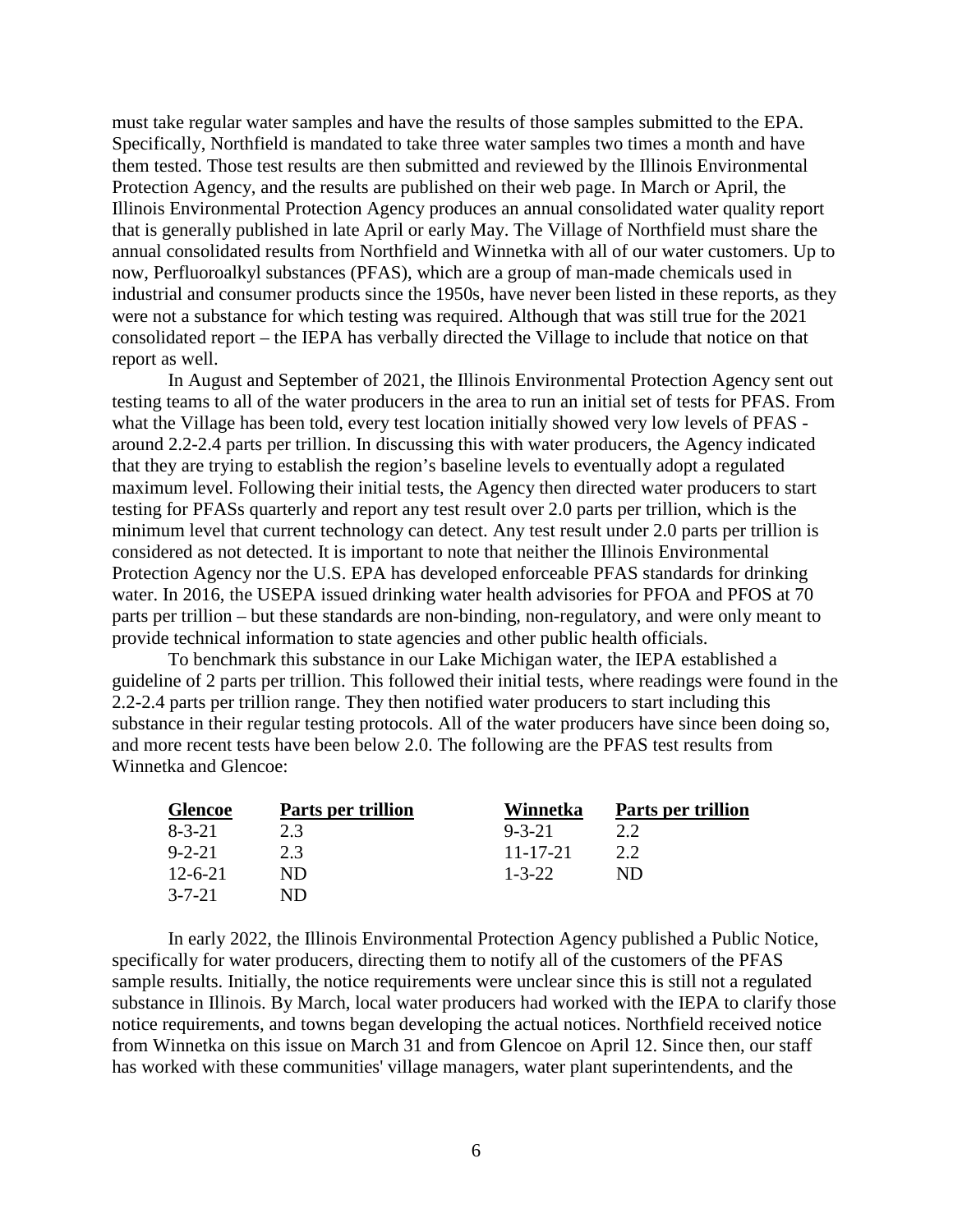Illinois Environmental Protection Agency to better understand the issues and how they relate to us as a water distributor and our customers.

There are still no regulatory standards. Water producers are only required to test quarterly for PFAS, report results to the EPA, and notify customers if they get results above two parts per trillion. Notices are annual. Water providers are not required to take corrective actions. It is anticipated that the Illinois Environmental Protection Agency will require gathering this baseline information over the next two years or so to use it to establish a regulatory level. Once a regulatory level is adopted, any detection over that amount would result in the water producer taking corrective measures to bring the level back down to the regulated level. It was unclear whether water distributors must notify their customers of the PFAS tests. We consulted with the IEPA who indicated that water distributors will be required to provide notice in essentially the same format as water providers. Staff has begun working on the notice incorporating the Winnetka test results, as well as results from Glencoe which is Village of Northfield's emergency backup water supplier. Consistent with how other towns communicate, Northfield plans to add hyperlinks on water bills and the Village's website to access this detailed information.

Trustee Orth inquired if this tested with all suppliers of Lake Michigan water or just regional. Village Manager Sigman replied that within Northfield's surrounding communities, the water tested similarly, but was unaware of the test results in other areas, as well as from other Great Lakes.

Trustee Dinges stated that Perfluoroalkyl substances (PFAS) are going to become an issue that is more well-known and noted there was a recent article on this in the New York Times. Residents turning on their tap water want to be confident that it is as safe as possible. The Village should try to be transparent and the best source of information on PFAS and make safe and reliable water a top priority.

Trustee Galin questioned whether the Village received verbal guidance today to notify the residents of the PFAS test results based on staff's proactive phone call to the IEPA. Village Manager Sigman confirmed this information and that it needs to be published in the same format as the water producers such as Winnetka. She noted there has been no guidance on testing for PFAS for Northfield as a water distributor, but the Village will comply if mandated. She reiterated that the latest testing of PFAS was coming in the non-detectable range.

Trustee Whittaker stated by publishing this, residents will have the information to eliminate any panic.

Trustee Orth inquired if any research had been done on the health issues caused by PFAS. Village Manager Sigman replied that at certain levels, there could be health risks but more studies would need to be done.

President Lungmus noted that this class of chemical compounds, PFAS, are ubiquitous and people come into contact with them constantly in items such as fast foods, plastics, and waterproof clothing.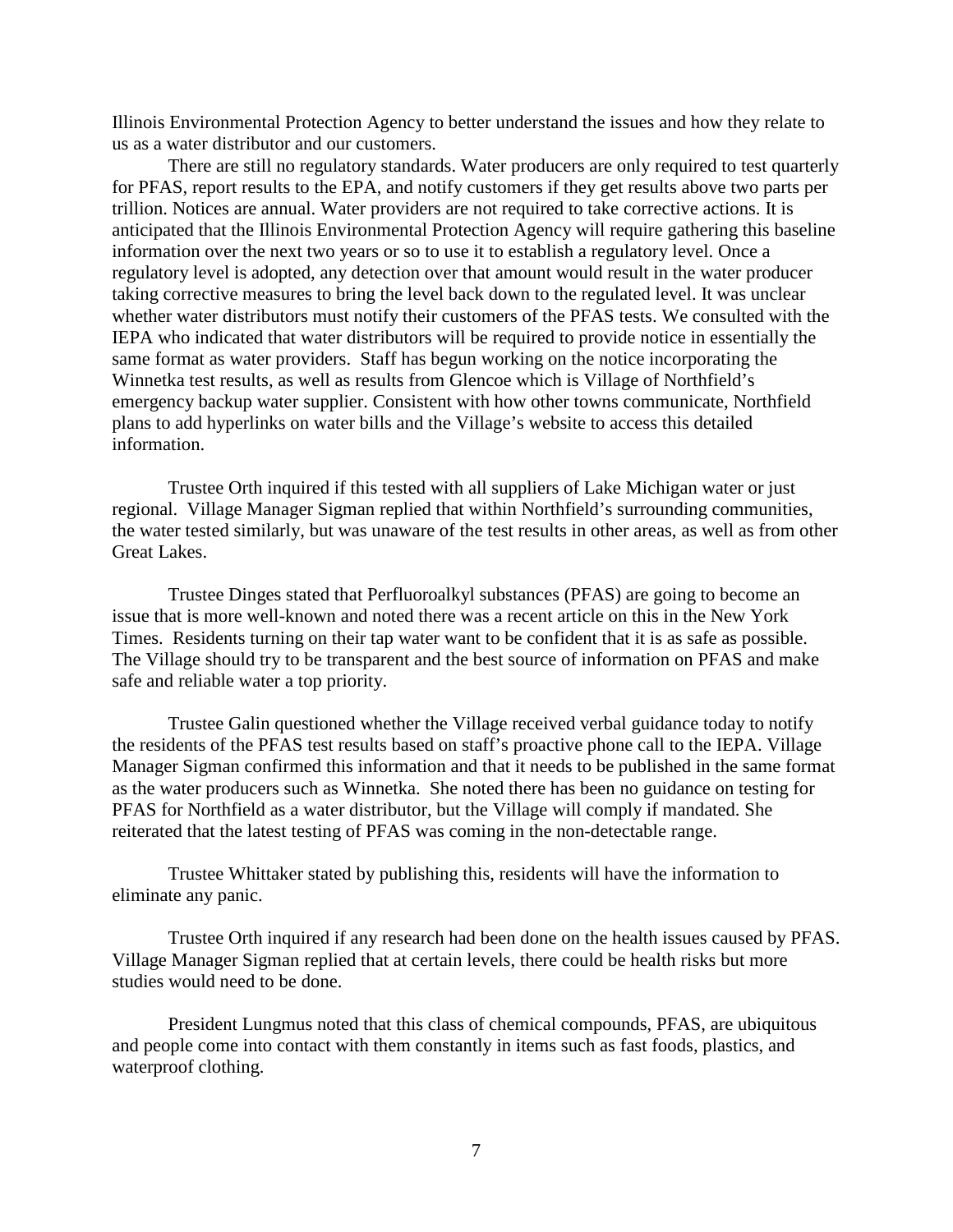Village Manager Sigman stated the Village received news last week that they received an additional \$2.7 million grant for the Happ Road Phase II project so it is fully funded. Cook County will be providing the matching funds to the STP funds secured. The Village will be applying this fall for ITEP funds for the enhancement side of the project for items such as decorative light poles and landscaping. The Village sent an exhibit and is working with Cook County to get a contract to lease land to add parking to the east side of town behind Stormy's and Taco Nano. Cook County supports this but needs IDOT's approval to move forward on it.

Village Manager Sigman noted that the Village is finishing up its agreement with Glencoe to use their existing antennas for the water meter program since they have the same system and there is the capacity to service both communities. Glencoe has 2 antennas on their major water tower and their Public Works building. These antennas will be able to service 100% of Northfield and will save money for both villages. The Village will be entering into an intergovernmental agreement for shared ownership of these antennas which should be presented to the Board for consideration at the May meeting. There will be a kickoff meeting on May 10 with the installers and then staff will work to communicate the details of the water meter program to residents. The installation of new meters and the transferring of existing meters (that don't need to be replaced) to these antennas is anticipated to start on June 1, 2022.

## *Community Development Department & Building Department*

There were no applications for the Plan & Zoning Commission for May. Director Gutierrez was absent so no update was given.

### *Finance Department*

Finance Director Morley stated that in the General Fund for the fiscal year of May through February, revenues were up over expenses by \$377,000, which is \$1.6 million greater than the projected budget. Most of this is the intergovernmental revenues, which is the home rule sales and income tax, equating to \$4.5 million versus the budgeted \$3.4 million so a positive variance of \$1.1 million. When year-end numbers are added in, this positive variance will increase to approximately \$1.3 million, so overall the revenue numbers look great. Expenses are \$21,000 over budget which is related to retirements. Within the water area, revenues are close to budget and up by \$89,000 and expenses are below budget by \$352,000 due to some capital projects, particularly the water main replacement, not being done yet.

### *Fire-Rescue & Public Works Departments*

Chief Nystrand reported that the fire-rescue department responded to 125 calls since the last board meeting. There has been a slight increase in COVID calls, but they are in good shape with their PPE equipment which is monitored closely. More people have been interviewed for staffing purposes and staffing is looking much more promising.

Public Works has been busy reading water meters, exercising water valves, and repairing water main breaks.

#### *Police Department*

Chief Lustig reported that the new stop sign on Northfield Road by Mariano's has had a lot of impact on people stopping properly. Enforcing the no turn on a red sign at Northfield Road is complicated by the fact that there is no place for the officer to sit and break out into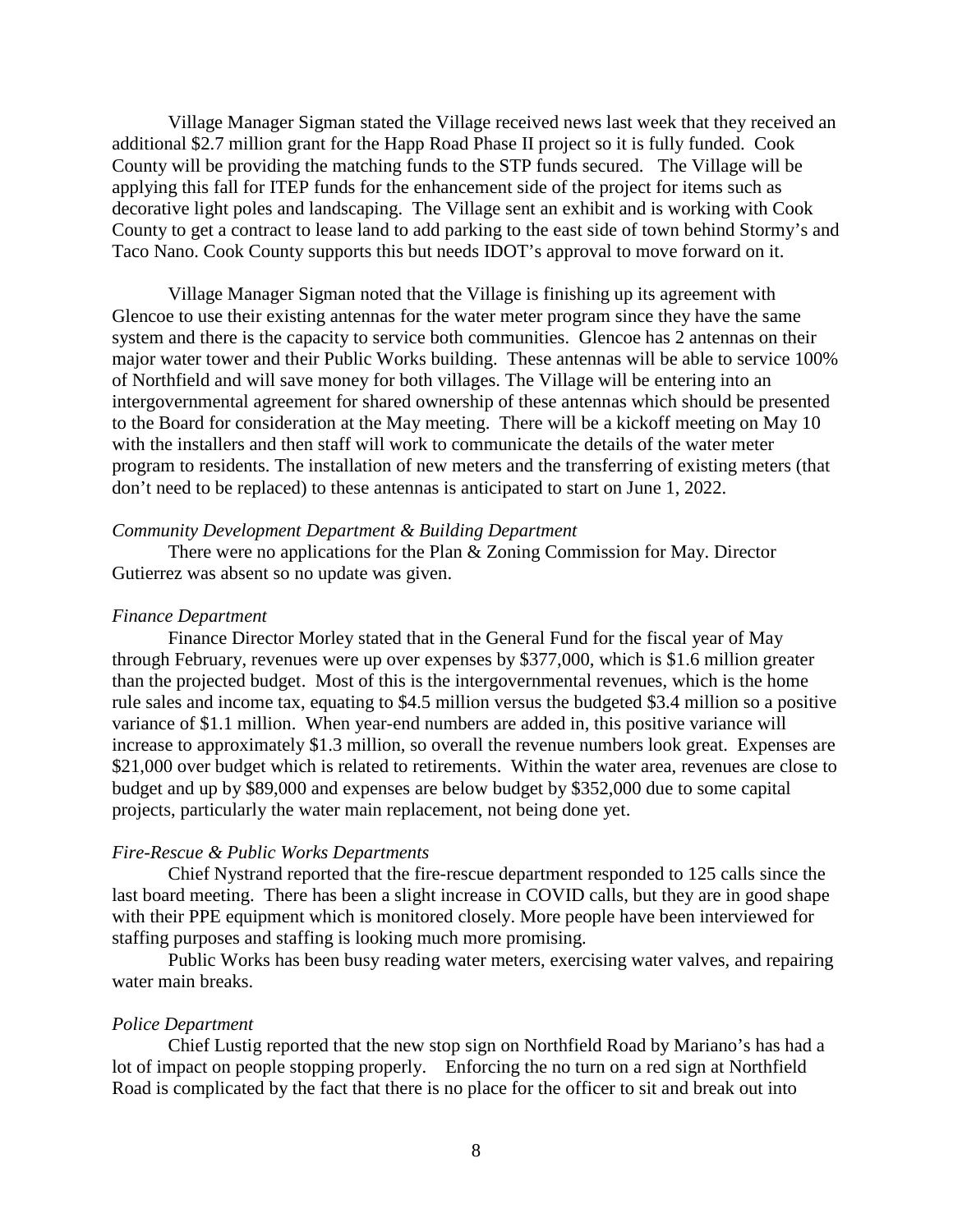traffic safely to chase offenders. This will require a motorcycle officer sitting there when the weather gets nicer and/or two officers in tandem where one officer sits and observes offenders and then calls for the other officer to chase and pull them over. At the last board meeting, many residents complained about the excessive speeding of 50-60 mph on Winnetka Avenue from Sunset Ridge West to Waukegan. For the last three weeks, there has been a speed monitor present -the speed limit is 35 mph and the average speeds tracked have been 38-43mph, not the complained about excessive 50-60mph. Chief Lustig called the Homeowner Association President and explained this information. Two new officers are out patrolling the streets and doing well, but unfortunately, two officers are injured. He noted that he is seeing many babies in Northfield for the first time in decades which he believes is pretty exciting.

Trustee Fowler inquired if a flashing no turn on a red sign could be placed at Northfield Road.

Trustee Whittaker asked Chief Lustig to repeat the story that he shared at the PTO meeting. Trustee Whittaker noted that there is a game called Paranoia being played by students at New Trier and other surrounding high schools. Chief Lustig went on to state that a week and a half ago on a Saturday, he had just got home from the grocery store when his watch commander called and said they were on their way to his house. The police had received a call from Chief Lustig's neighbor who reported a man in complete camouflage with a gun running toward his home. Chief was standing in his driveway but did not see the subject because the subject was hiding behind a car across the street. The officers drove quickly down the street, drew down on the subject, and took his mask off to discover it was a 17-year-old male playing Paranoia. The subject had a Nerf gun but had spray painted the orange tip on it black, making it look like a real gun. Chief was grateful the subject did not point the gun at the officers and complimented the officers for responding fast, not using excessive force, and ultimately releasing the subject. Trustee Whittaker stressed that a second round of the game, Paranoia, was beginning the next day. He said that if anyone sees anything to call the police but to be aware that kids could be wandering around the neighborhoods playing this game.

Trustee Orth noted that the sign at Northfield Road was working and people were stopping.

Trustee Whittaker noted that District #29 will be observing Earth Day and with proper permission and safety protocols, students will be picking up trash on Friday, April 22. This could be moved to April 21, depending on the weather. If the date changes, the school would send out a communication.

Village Manager Sigman thanked Trustee Whittaker for his help in orchestrating the clean-up in Northfield along with the necessary safety protocols and was hopeful it would continue in the future.

Kathy Estabrooke inquired if the other school district in town could be a part of the Earth Day activities.